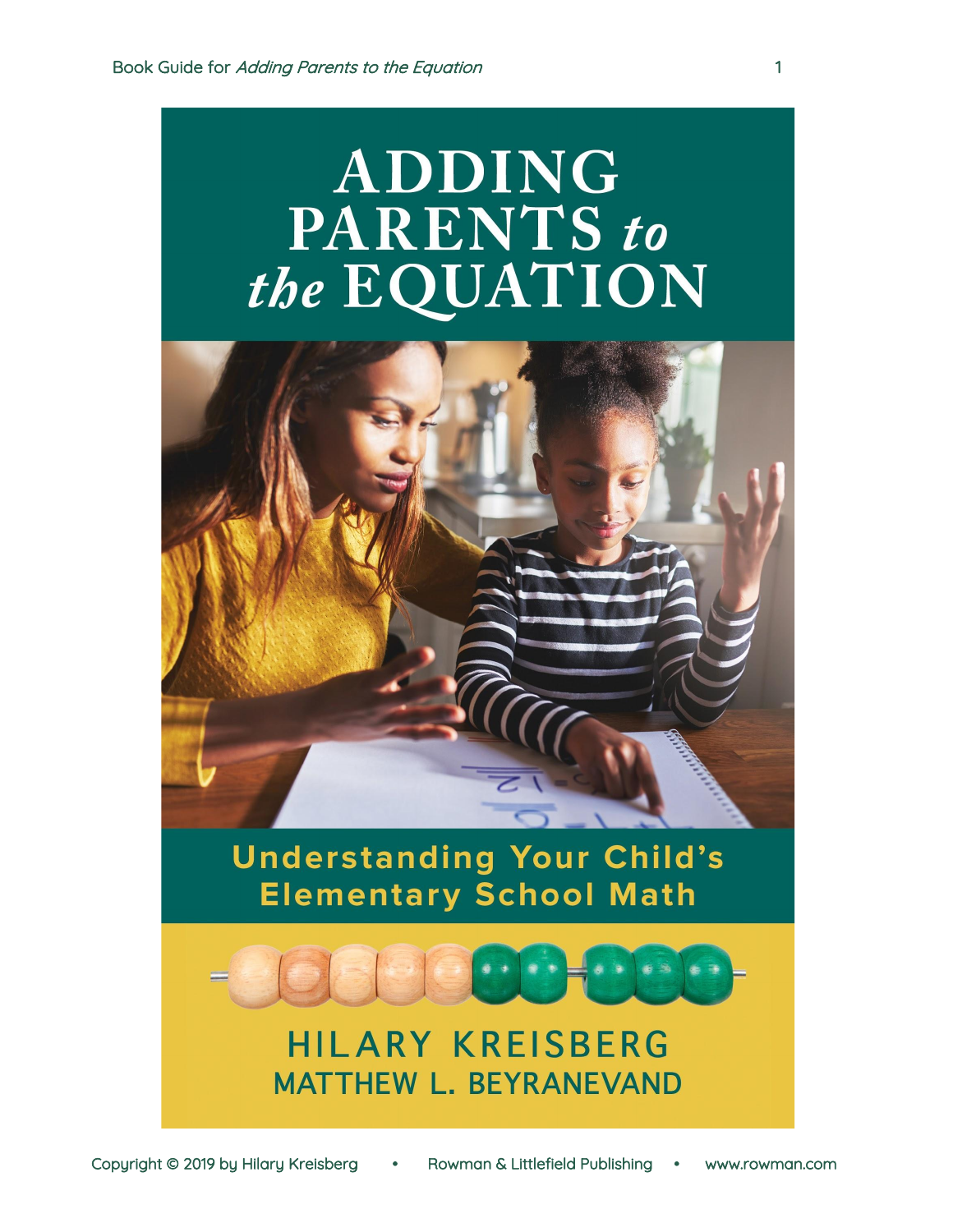# Table of Contents

| Chapter 1  |                                                              |     |
|------------|--------------------------------------------------------------|-----|
| Chapter 2  |                                                              |     |
| Chapter 3  |                                                              |     |
| Chapter 4  | Tell Me in Layman's Terms: Speaking the Educational Jargon45 |     |
| Chapter 5  |                                                              |     |
| Chapter 6  |                                                              |     |
| Chapter 7  |                                                              | 131 |
| Chapter 8  | Preparing Students for the Future: Beyond Elementary Math157 |     |
| Chapter 9  |                                                              |     |
| Conclusion |                                                              | 181 |

\*Note: The word *parents* is used throughout this study guide and the book Adding Parents to the Equation. Our use of the word parents includes guardians and caregivers.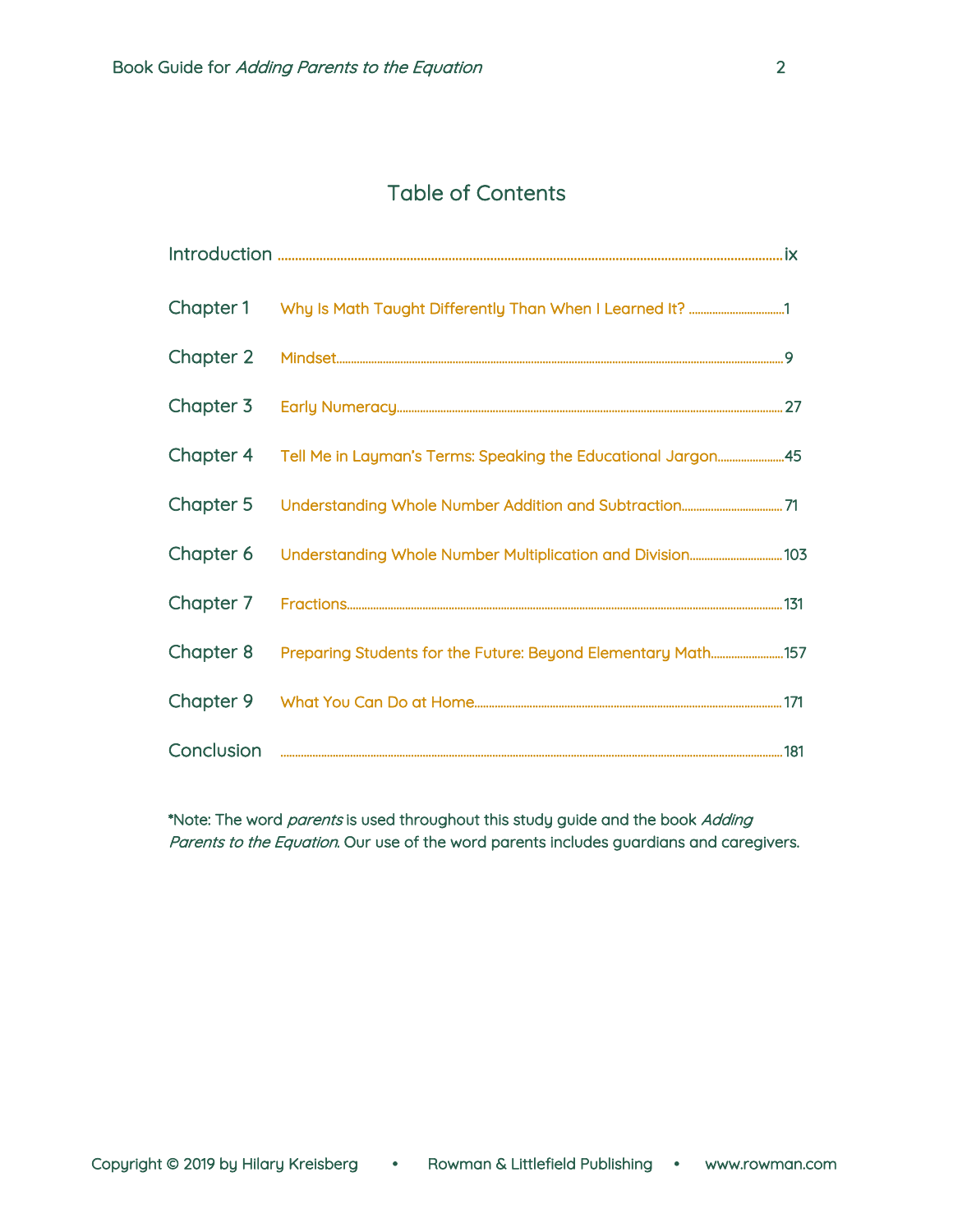# How to Use This Study Guide

## Who is this meant for?

This study guide is meant for parents/guardians and educators. While it will likely be used more by educators, I have written it in such a way where a group of parents can facilitate a book study using it without an educator present.

# Why did you write it?

Twitter is an incredible resource and I want to thank Amy Burk (@EstabrookMath) for suggesting to create a guide that she and others could run a book study with parents/guardians using Adding Parents to the Equation as the central focus.

## How can we use it?

There is absolutely no prescribed way to use this guide or the book. Please use this how you see fit. It's also important to note that the book itself dives into an array of content areas that span preschool through middle school. This means that when you conduct the book study, you might only focus on specific chapters that are relevant to the group, rather than the entire book. For example, if you are a parent of a kindergartner and are meeting with other parents of kindergartners, you might choose to focus on the Introduction and Chapters 1 - 4, which will be mostly relevant to your youngsters. Alternatively, you might conduct the study using the entire book so parents can see what is to come. Again, completely up to you!

## This guide contains:

- Short summaries of each chapter;
- Discussion questions for each chapter;
- Additional activities to try with your youngsters;
- Opportunities to enact what you've read so you can come back together and discuss successes and areas for growth.

It is my hope that this guide serves you and your community in engaging in the important conversations around math, learning, mindset, and how to help parents around you understand the shifts in the way we teach and learn math today.

Look for me on Twitter at @Dr Kreisberg or by using the hashtag #AddingParents so we can continue the learning together.

## Warmly,

Dr. Hilary Kreisberg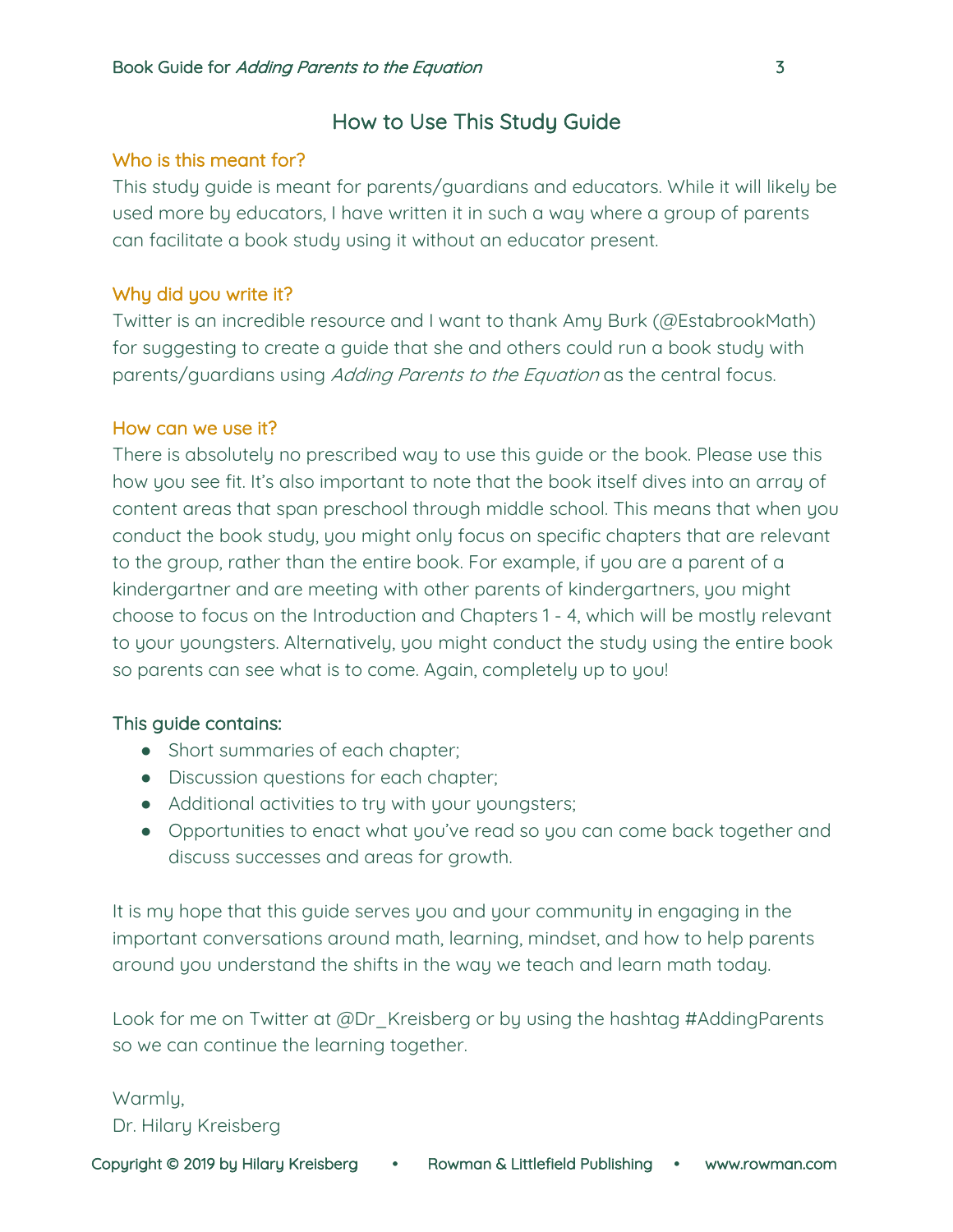# **Introduction**

# Suggestion: Engage in the discussion below *before reading the Introduction of*

Adding Parents to the Equation. Though brief, the Introduction sets the stage for a valuable discussion around how parents feel today about the way their children are learning math. By relating with parents through the eyes of other parents, you will feel at ease about the way your child is learning math. In your book group, online chat, or informal learning community, be sure to establish a set of norms so you may engage in discussions that are lively - where there is mutual respect for opinions, perspectives, and ideas - and a brave space for all participants to share how they feel, even if it doesn't align with the status quo.

## Discussion Questions:

- 1. The quote from the *Incredibles 2* movie on page ix states, "I don't know that way. Why would they change math? Math is math. MATH IS MATH!" As a group, watch the following clip from the *Incredibles 2* trailer, found here: https://tinyurl.com/mathismath.
	- a. How realistic is this scene for you?
	- b. How might the father's reaction impact the son's behaviors and future math efforts?
	- c. Do you agree or disagree that math is math and that it can never change? Why?
	- d. The father asks, "Why would they change math?" Why do you think educators have changed the way they teach math?
- 2. Write down three words that describe how you feel about the math your child brings home.
- 3. Now, look at Table I.1. on page x which shows, on average, how parents we surveyed feel about helping their children with math today.

\_\_\_\_\_\_\_\_\_\_\_\_\_ \_\_\_\_\_\_\_\_\_\_\_\_\_ \_\_\_\_\_\_\_\_\_\_\_\_\_

- a. How similarly or differently do you feel to the parents we surveyed?
- b. Why do you feel the way you do?
- c. What could your child's teachers do this year to help you feel supported, at ease, and confident?
- d. How will you communicate your needs to your child's teachers?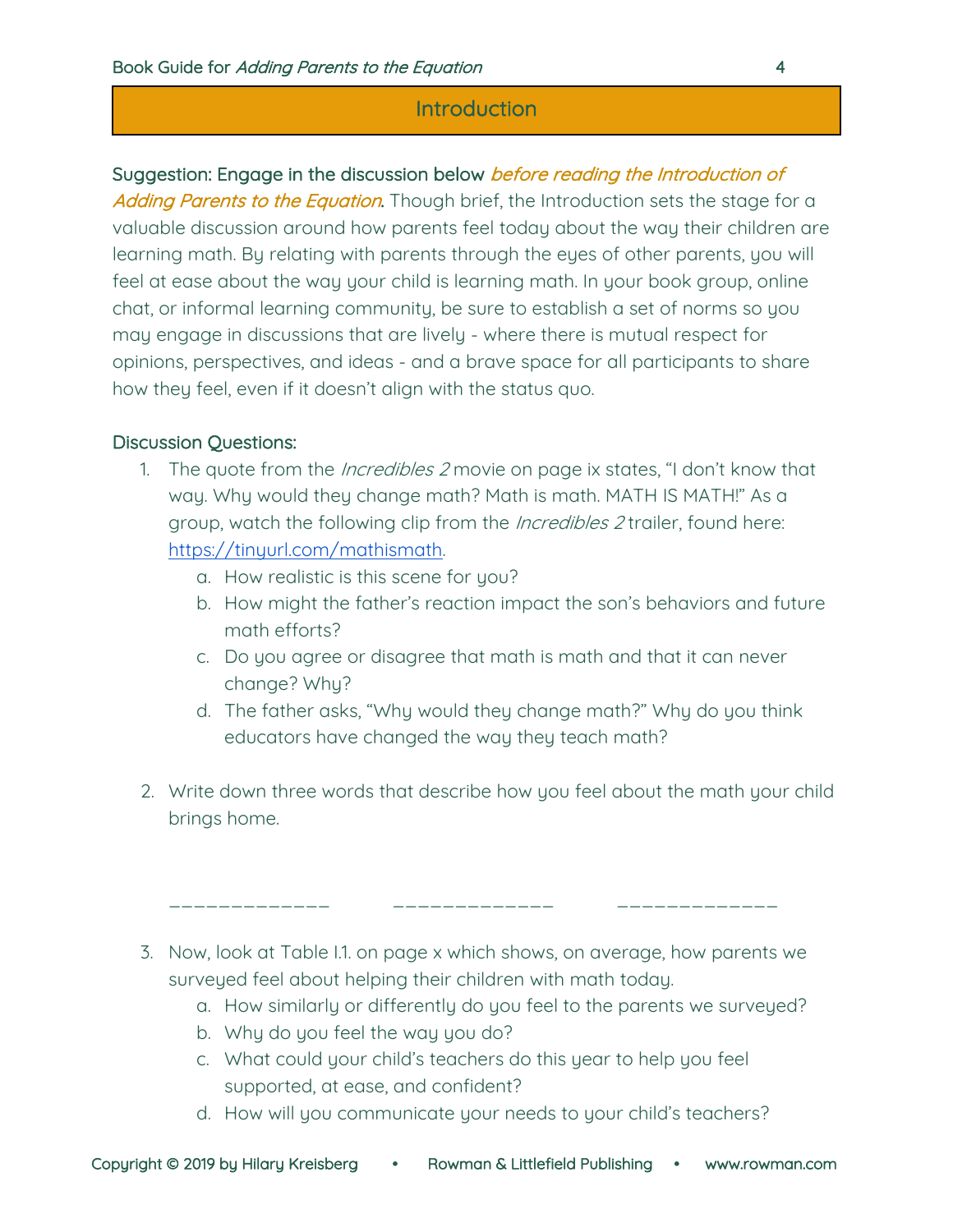#### Suggestion: Please read Chapter 1 in Adding Parents to the Equation before

engaging in this discussion. This chapter succinctly describes why we teach and learn math differently today, as compared to the past. Parents are just looking to understand and in our talks with parents, after reading this chapter alone, they felt more at ease with the shift.

- 1. Read the introductory quote from the National Research Council (2016) on page 1.
	- a. What do they mean that our children will face new demands that school math should anticipate?
	- b. What math demands have you faced as an adult that you wish your math learning as a child could have better prepared you for?
- 2. According to the text and your experience, why has our teaching and learning of math changed since we were kids?
- 3. In what ways have technology and artificial intelligence contributed to the shift in how teachers need to teach math?
- 4. The authors state, "The traditional ways of learning no longer prepare students for the future that lies ahead of them (p. 2)." What do the authors mean?
- 5. Look at the "Did You Know?" box on page 5. What other practices have changed as a result of better technology or research? Make a list.
- 6. On pages 6-7, the authors describe the C-R-A approach as a sequence of stages in our learning development. These stages sometimes can occur at the same time, for example, drawing a picture while also writing a number sentence to build the connections between two stages. When your child is struggling with a concept that is presented in symbols (such as an addition or subtraction problem), how can you use your knowledge of this trajectory to help them?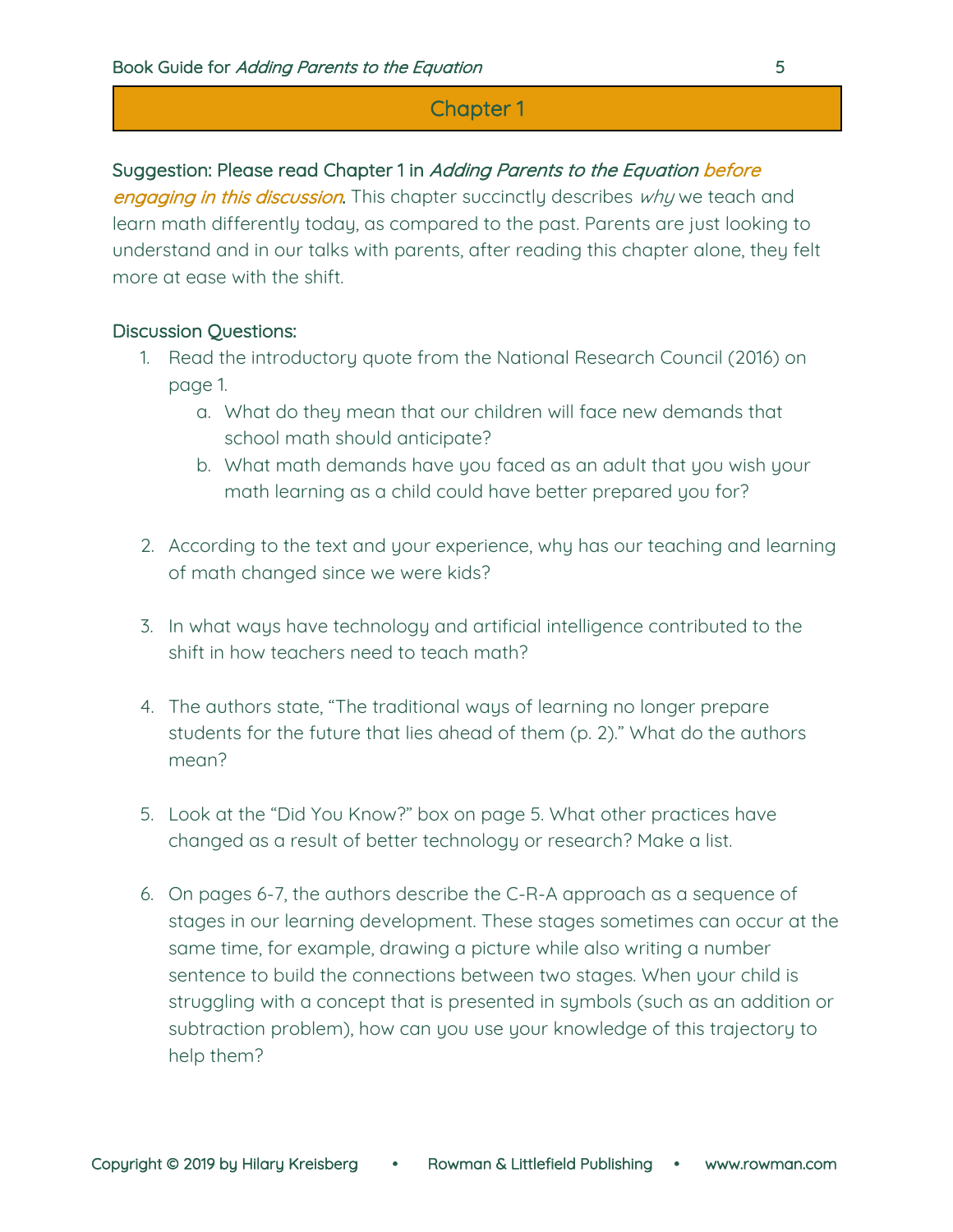# Suggestion: Please read Chapter 2 in Adding Parents to the Equation before

engaging in this discussion. In our opinion, Chapter 2 is the most pivotal chapter of the book for parents to read and discuss. Chapter 2 is all about mindset and not children's mindset - but parents' mindsets. It is critical that parents engage in deep discussions around the benefits of a growth mindset and how developing their own growth mindset is just as critical as instilling one in their child(ren).

- 1. Read the introductory quote by Carol Dweck on page 9.
	- a. Do you agree or disagree with this quote?
	- b. How much do you follow the quote for yourself?
- 2. How much time do you typically spend helping your child with homework? What is your goal when helping your child with homework?
- 3. What is the difference between a fixed mindset and a growth mindset?
- 4. Take the Mindset Questionnaire from Table 2.1. on page 10. Score your results using the Mindset Scoring Rubric from Table 2.2. on page 11.
	- a. In what ways do you exhibit a fixed mindset, if at all?
	- b. In what ways do you exhibit a growth mindset, if at all?
- 5. On page 13, the authors share how common a phrase "I'm not a math person" is, yet how uncommon it is to hear people boast, "I'm not a thinking person."
	- a. Have you ever said you are not a math person? What experiences have led you to feel you aren't a math person?
	- b. Have you ever said or implied in front of your child that you aren't good at math or that you aren't a math person? What are some implications of saying you are not a math person in front of your child?
- 6. Reread pages 14-17 about the core principles of our brain's plasticity. Highlight one sentence that helped you see something differently. Put a star next to one sentence that you want to remember. Share with the group:
	- a. what you highlighted: How similar or different are the sentences you highlighted?
	- b. what you starred: Why do you want to remember this?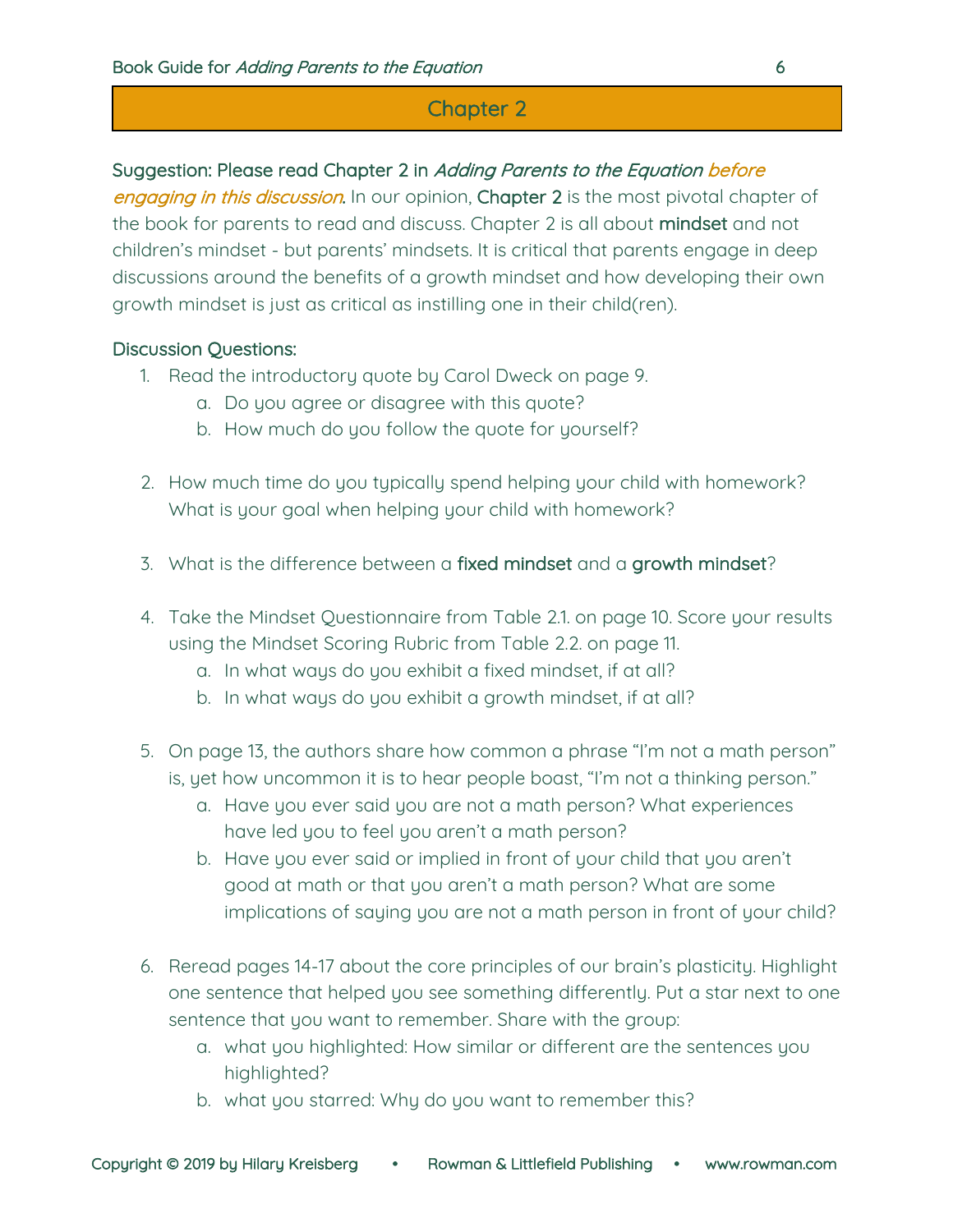# Chapter 2 continued...

- 7. On page 19, the authors list 5 famous individuals who had to engage in a growth mindset to overcome setbacks. Did any surprise you? How could you use these individuals as examples for your child?
- 8. Why is it problematic to tell your child "you're so smart" or to praise their intellect rather than their efforts and behaviors?
- 9. What is a **productive struggle**? How can you facilitate your child's learning experience so they are comfortable with struggling and don't fall down the destructive struggle path?
- 10. Look at the Homework Tips Chart (Table 2.5.) on pages 23-25. Which "don't" will be the most challenging for you? Why? Engage in a discussion with others in this group to see if together you can come up with suggestions to help you.
- 11. In the summary, the authors list three mindset principles that they feel parents need to have to be able to foster a growth mindset at home. Which one had the most impact on you as you read? Why?
- 12. What is one thing you will do or say differently as a result of this chapter?

## Additional Resources:

- Mindset Kit has 10 lessons about growth mindset for parents and videos to watch! Check it out: https://www.mindsetkit.org/growth-mindset-parents
- Stanford Professor, Dr. Jo Boaler, has added a section to her useful resource YouCubed just for parents! There are articles and research behind mindset. Check it out: https://www.youcubed.org/resource/parent-resources/
- Read Everyone Can Learn Math by Alice Aspinall to your child (or have your child read it to you!) Engage in a discussion around how everyone can learn math and that it is not a genetic trait that we inherit. A short, but powerful picture book. See more here: http://everyonecanlearnmath.com/
- Mindset Works also offers tons of videos and advice on how to parent using a growth mindset. Check it out: https://www.mindsetworks.com/parents/default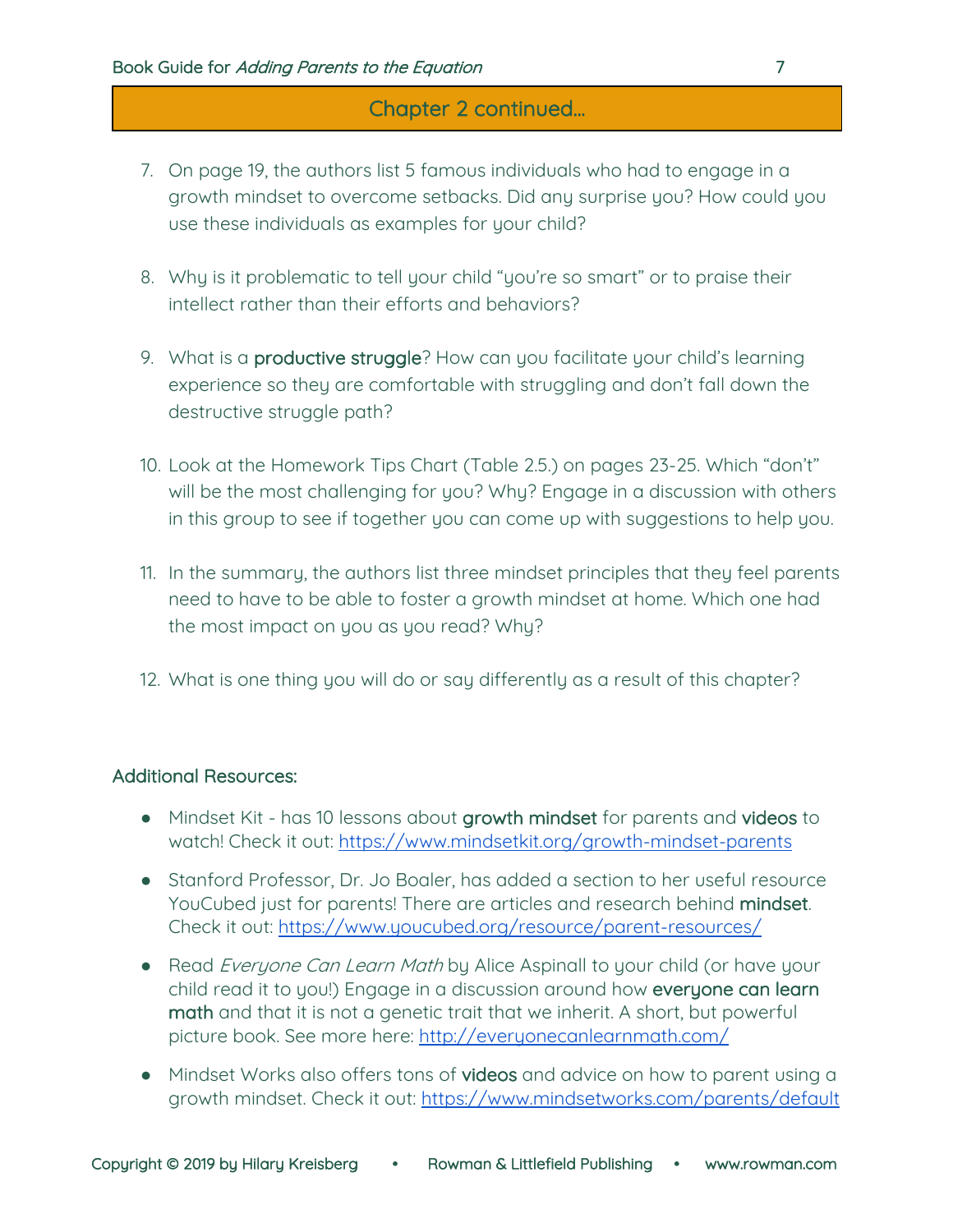## Suggestion: Please read Chapter 3 in Adding Parents to the Equation before

engaging in this discussion. Chapter 3 walks parents through the preschool and early childhood topic of beginning numeracy. In this Chapter, parents learned about how our English language can be challenging when learning how to count and all about number sense.

- 1. In the first part of the Chapter, the authors discuss how children who learn to speak Asian languages, such as Chinese or Japanese, often outperform children in math who learn to speak English as a first language.
	- a. What is different about the language of numbers in Chinese or Japanese as compared to English?
	- b. Why might some children say 81 is "eighteen?"
- 2. Look at Figure 3.1. on page 30. What are the three main aspects of numbers? How do you support these three aspects of numbers at home?
- 3. On page 31 you learned about subitizing. Now, as a group, you will experience subitizing. Show the following video from MathisVisual.com: https://tinyurl.com/subitizeactivity.
	- a. How did you see the dots?
	- b. What is the value in children engaging in discussions around how they saw the dots?
	- c. What connections to math do you see?
- 4. One of the stages of counting is called one-to-one correspondence. Watch this video from Origo about one-to-one correspondence: https://tinyurl.com/1to1correspondence.
	- a. What challenges might children face when trying to use one-to-one correspondence?
	- b. How can you help your child avoid those challenges?
	- c. What is important about this stage of counting?
- 5. On page 42, the authors offer an example of a bath time activity to support children's counting. What other ways do you support your child's counting at home?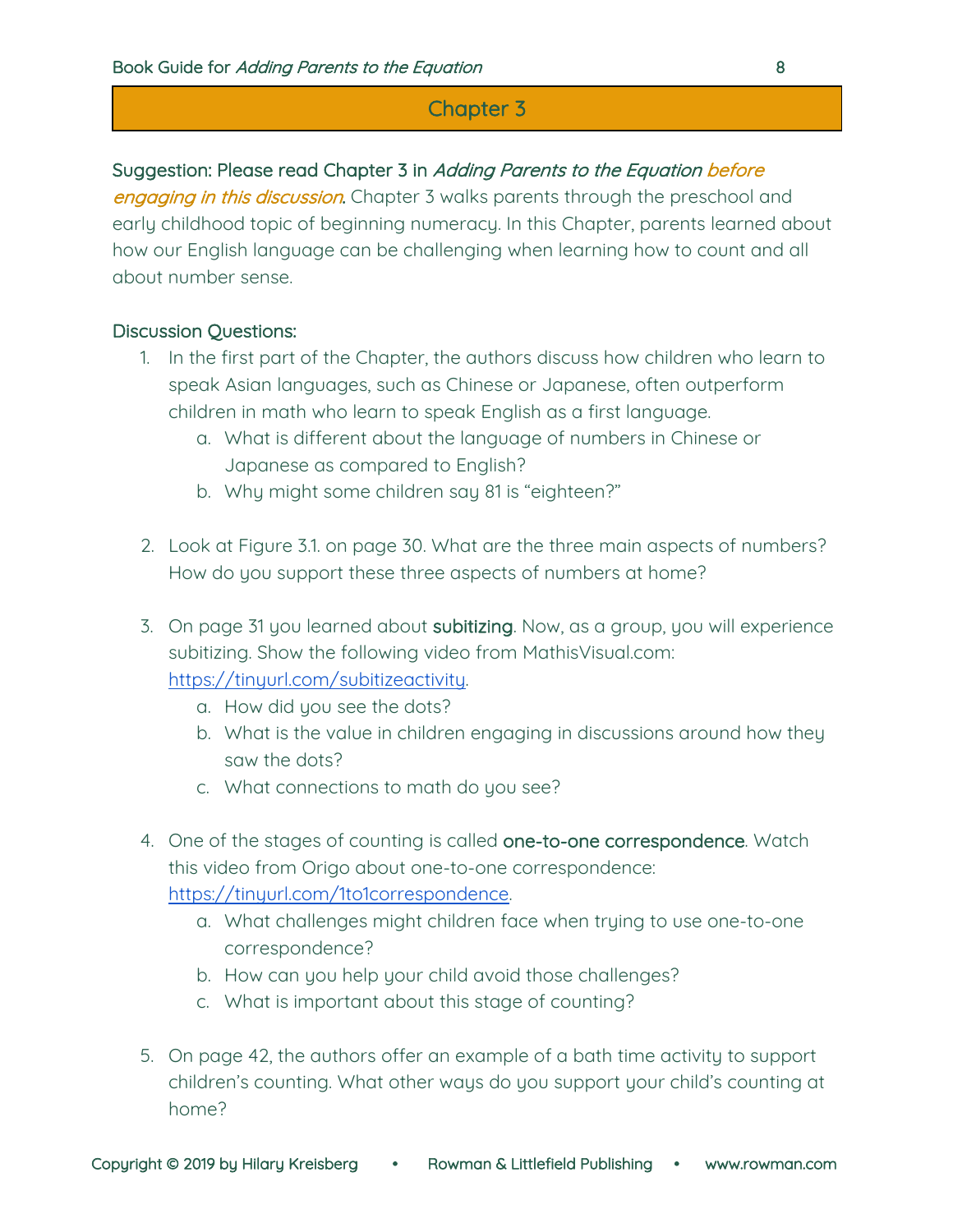# Suggestion: Please read Chapter 4 in Adding Parents to the Equation before

engaging in this discussion. In this Chapter, the authors help parents better understand the "school" language that is often used both by teachers and children by way of the tools that are used in math class. Becoming more familiar with the educational jargon and tools can help improve communication between parents and teachers and parents and their children.

- 1. On pages 45-47, the authors help parents to better understand the word "tools" as used by math teachers. They also introduce the word manipulative. What do these words now mean to you when speaking mathematically?
	- a. What are some tools you see your own child using in math?
	- b. Are any of those tools manipulatives? How do you know?
- 2. The first tool that is introduced is the Unifix Cube. The authors offer several activities for parents to try with their children.
	- a. Which activities have you tried? Which do you want to try?
	- b. Either using actual Unifix Cubes or a virtual manipulative site, such as Didax's (https://www.didax.com/apps/unifix/), play around with the cubes. What other activities can you imagine your child enjoying that the authors didn't list in the book?
- 3. Another tool that is introduced is pattern blocks. The authors offer several activities for parents to try with their children.
	- a. Which activities have you tried? Which do you want to try?
	- b. Either using actual pattern blocks or a virtual manipulative site, such as Didax's (http://www.didax.com/apps/pattern-blocks/), play around with the blocks. What other activities can you imagine your child enjoying that the authors didn't list in the book?
- 4. Base-ten blocks are also a pivotal tool that the authors discuss. Using actual base-ten blocks or a virtual manipulative site, such as Didax's (http://www.didax.com/apps/base-ten-blocks/index.html), play around with the blocks. What other activities can you imagine your child enjoying that the authors didn't list in the book?
- 5. What tools does your child use at school that are new to you?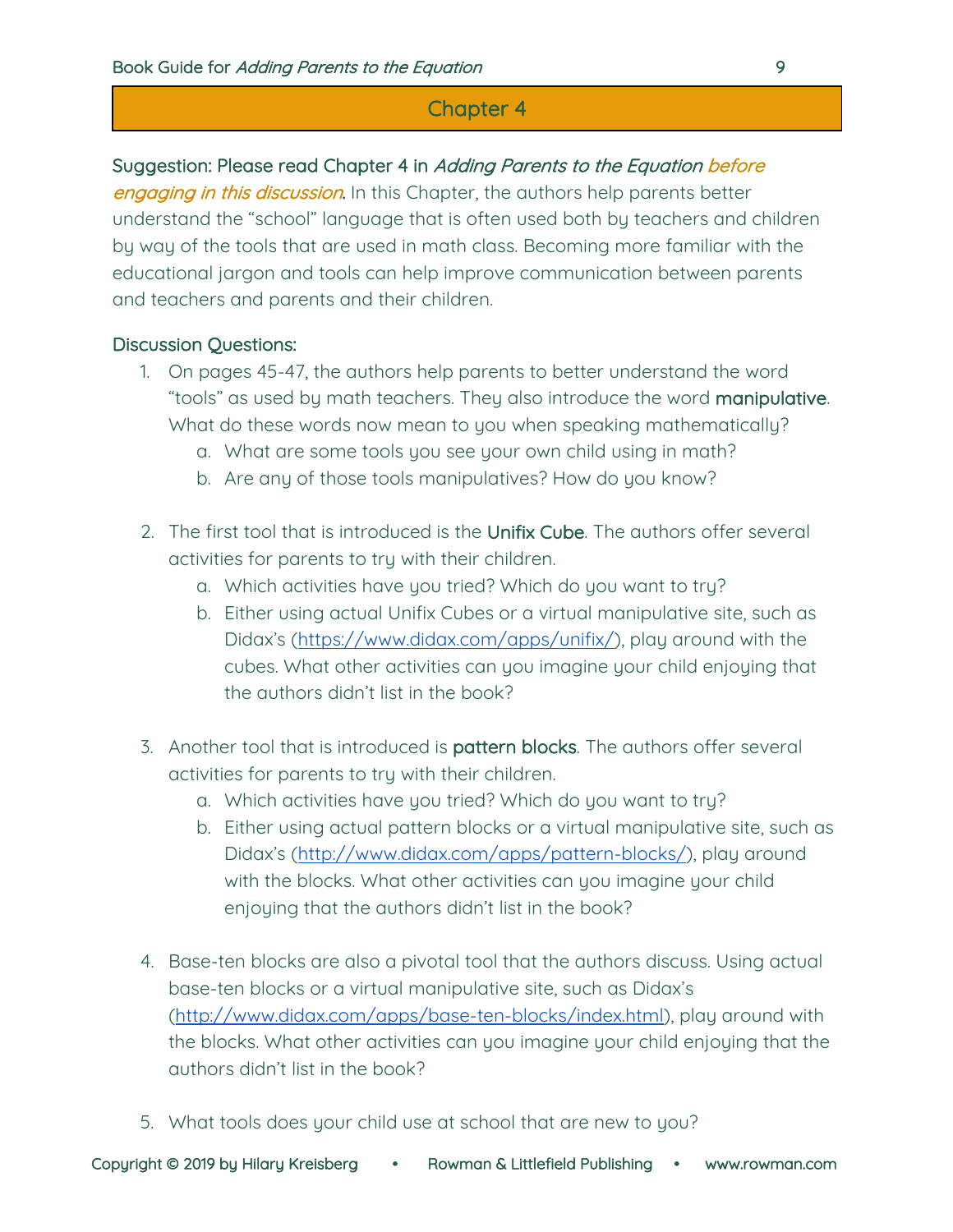# Suggestion: Please read Chapter 5 in Adding Parents to the Equation before

engaging in this discussion. As the authors dive deeper into the content, Chapter 5 explores how many children today are learning to add and subtract whole numbers. In order to engage in a deep discussion, please be sure to solve the addition and subtraction tasks from the book (67 + 109 and 181 - 49) using several of the strategies you've learned in this chapter. Feel free to use a virtual manipulative, such as those presented in the last chapter section of this study guide, to represent your strategies.

- 1. Which addition or subtraction method did you find most easy to understand? What made it easier to understand than others?
- 2. Which of the addition methods were most confusing to you? What caused the confusion?
- 3. Which of the subtraction strategies were most confusing to you? What caused the confusion?
- 4. Of the strategies and models presented in this chapter, which have you seen your child use?
- 5. Do you agree or disagree with the following statement? All addition and subtraction strategies that exist are presented in this chapter.
- 6. Look at Figure 5.4. on page 77. What are the authors trying to show? What is problematic about what is shown?
- 7. Now look at Figure 5.5. on page 78.
	- a. How would you solve that subtraction problem?
	- b. What would you say is the most efficient way to find the difference?
- 8. Without writing anything down, solve 78 + 29. How did you do it? Discuss your different strategies and have someone record the strategies on a piece of paper for all to see. What is similar and different about each of your strategies?
- 9. Do the same activity as #8, but this time, solving 91 37.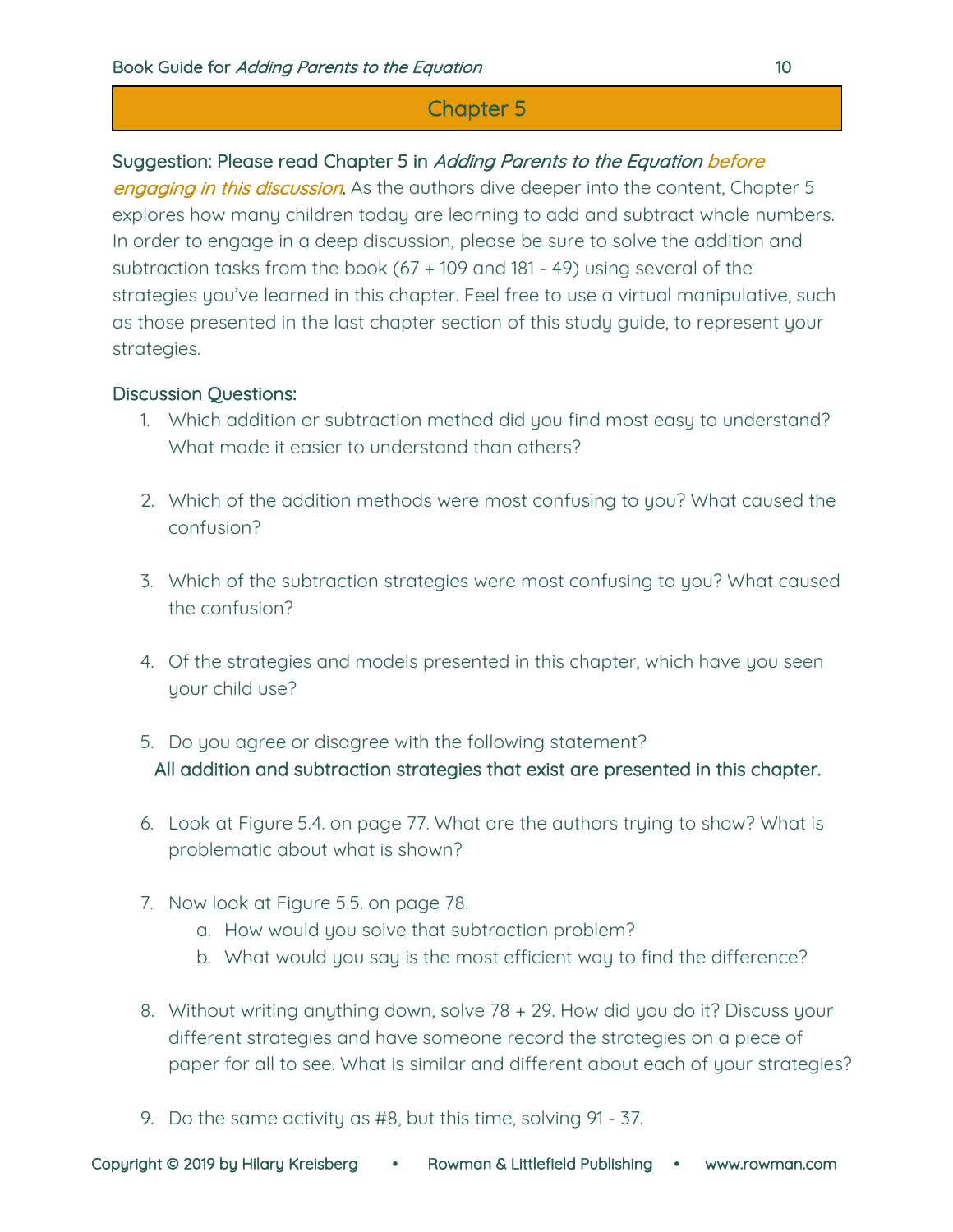## Suggestion: Please read Chapter 6 in Adding Parents to the Equation before

engaging in this discussion. Like Chapter 5, Chapter 6 explores how many children today are learning to multiply and divide whole numbers. The critical piece of this chapter is that the authors present a progression, or trajectory, of how people come to learn and connect the mathematical ideas behind multiplication and division.

- 1. How do you define multiplication? Division? What in this chapter made you think differently about your definitions?
- 2. What, from the chapter, was most confusing to you about multiplication or division?
- 3. As a group, engage in one of the activities shown in Figures 6.9. and 6.10. on page 114. Using counters or the virtual manipulatives (refer to Chapter 4 section of the study guide), build an array and ask another person in your group to identify how many counters there are and to share how they knew. Then, build a new array and cover some of the counters. Ask that person to do the same task. What was more challenging about the second version?
- 4. Without writing anything down, solve 25 × 16. How did you do it? Discuss your different strategies and have someone record the strategies on a piece of paper for all to see. What is similar and different about each of your strategies?
- 5. Do the same activity as #5, but this time, solving  $375 \div 25$ .
- 6. On page 117, Figure 6.12. shows a multiplication table. What patterns do you notice?
- 7. As a group, solve the two problems from #4 and #5 using area models. What was helpful? What was challenging?
- 8. Now solve the two problems from #4 and #5 using partial products and partial quotients. How does this strategy compare to the area model strategy?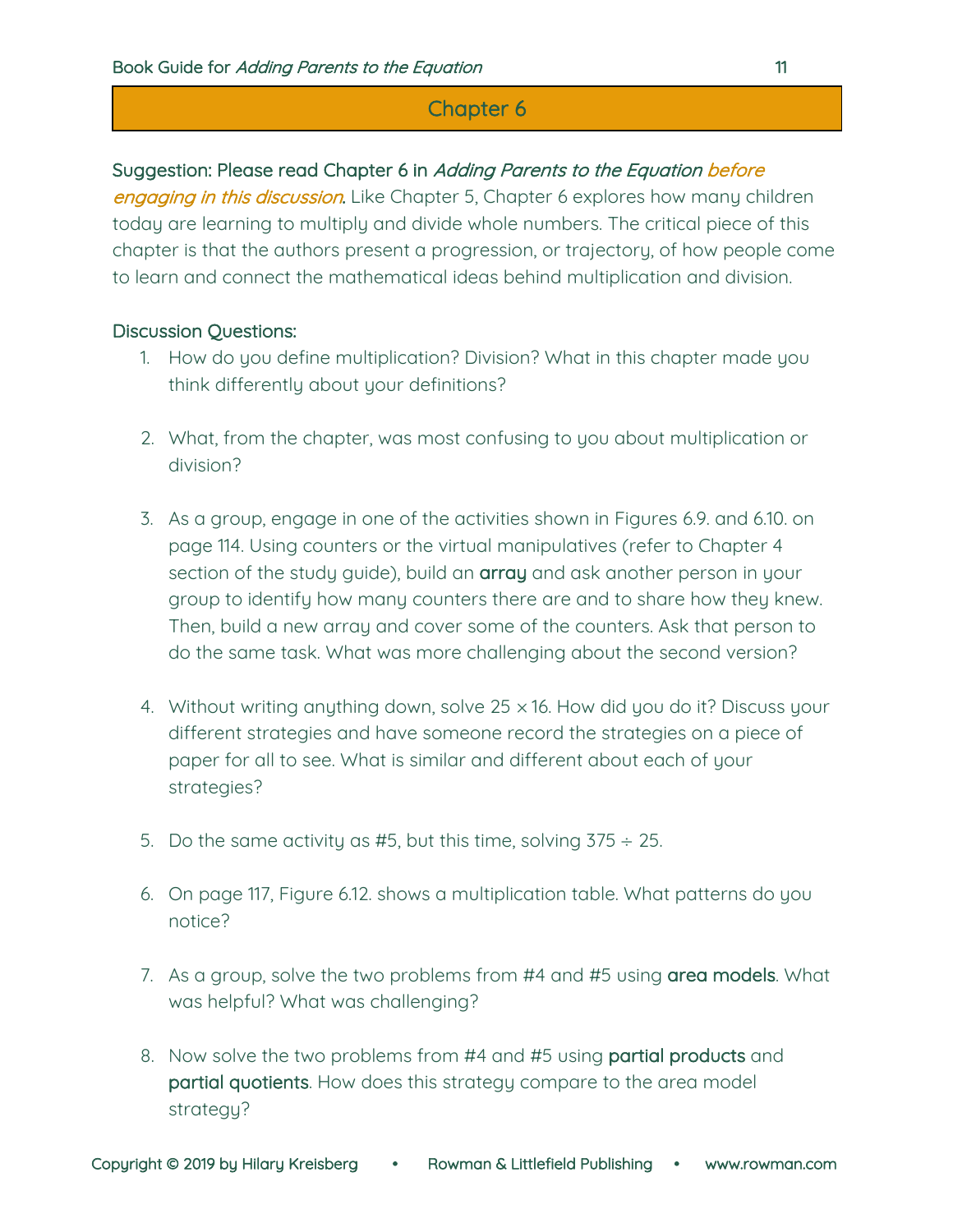# Suggestion: Please read Chapter 7 in Adding Parents to the Equation before

engaging in this discussion. This chapter is all about fractions! Fractions can often be a source of fear for many people, perhaps even you. Use this chapter and book group to better understand the content. Ask questions, be vulnerable, and make mistakes so you can learn from them!

# Discussion Questions:

- 1. Look carefully at Table 7.1. on page 132. Look at four different interpretations of the fraction  $\frac{4}{5}$  (Note: 1st Edition reads "five" interpretations - this is an editing mistake, as we eliminated fractions as ratios from the table to keep it simpler and focus on elementary school only.)
	- a. Which interpretation do you use most often when thinking about fractions?
	- b. Which interpretation do you use least often when thinking about fractions?
- 2. Do you agree or disagree with the following statement? Why or why not? The fraction  $\frac{3}{4}$  is always greater than the fraction  $\frac{1}{2}$ .
- 3. On page 136, Figure 7.2. shows us three different models for working with fractions: an area or regional model, a linear or number line model, and a set model. Look at the corresponding visuals and examples.
	- a. What's similar and different about each model?
	- b. Look at the 'examples in your home' section. Can you think of one more example in your home for each model?
- 4. Just like we learn in counting whole numbers that all numbers are made up of ones or units (e.g.,  $1 + 1 + 1 + 1 = 4$ ), when counting fractions, all fractions are

also made up of units - specifically, **unit fractions** (e.g.,  $\frac{1}{4} + \frac{1}{4} + \frac{1}{4} + \frac{1}{4} = \frac{4}{4} = 1$ ).

- a. Why is it important for students to learn about unit fractions?
- b. Why do the authors suggest that when working with your child, you should call a fraction, such as three-fourths, "3 one-fourths"?
- 5. The authors present several ways to compare fractions. Use one or more of the methods to compare the following fractions (i.e. which fraction is greater):

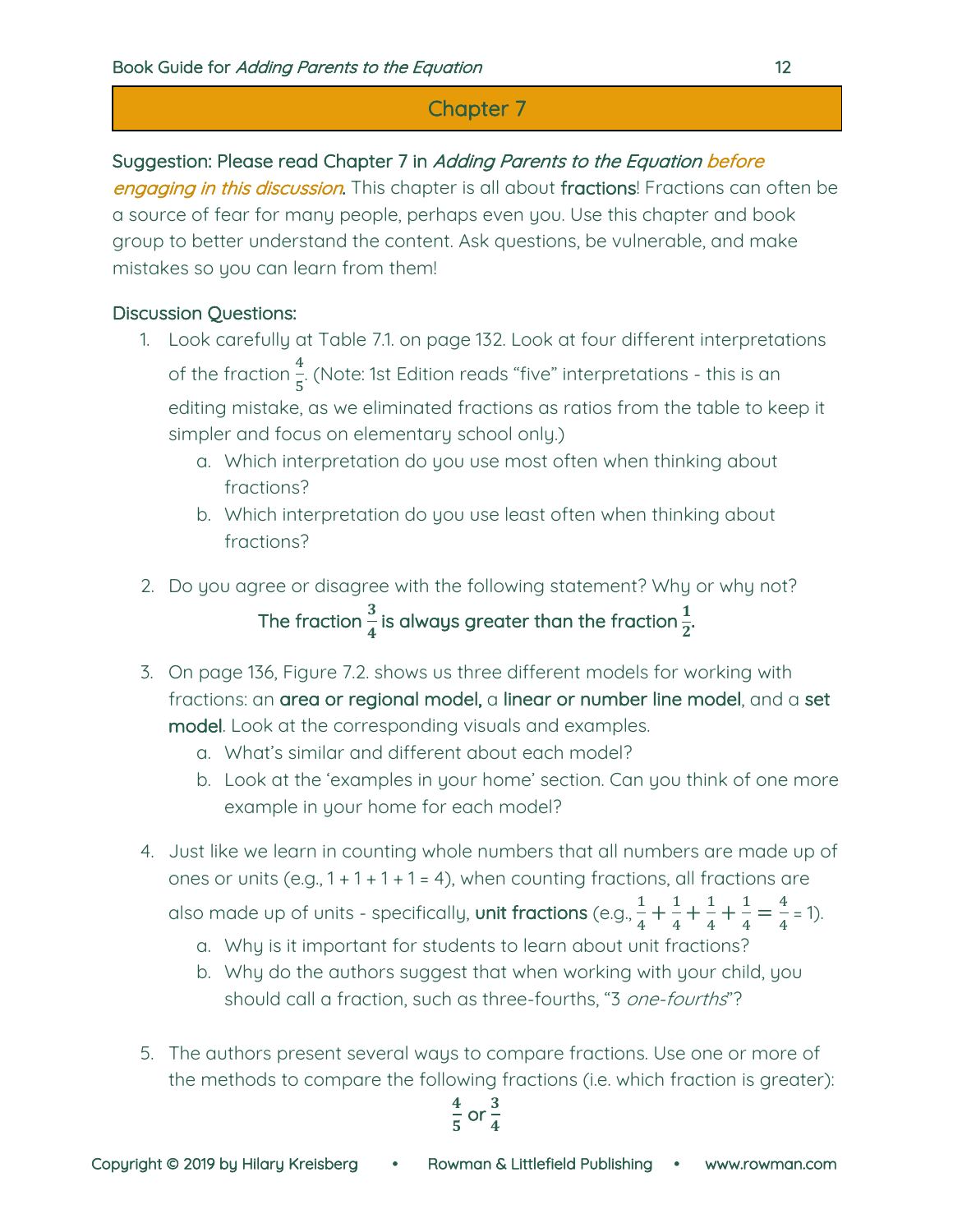# Chapter 7 continued...

## Additional Resources:

- Graham Fletcher, a math specialist, has created a wonderful 7-minute video that helps teachers make sense of fractions from early childhood through elementary school. Parents would benefit from watching the video after reading Chapter 7 to solidify their understandings. Check it out: https://vimeo.com/194878951.
- Another resource used by many teachers is Fraction Talks. The key to this activity is thinking about how you see fractions in a picture or in real-life. Show your child a picture from the site and ask them to find a fractional amount of the picture, such as  $\frac{1}{2}$  or  $\frac{1}{4}$  . Look at the "how to" section of the site to see other questions you can ask to help your child see the picture in many different ways. Showing your child that math is everywhere helps them to believe they are a mathematical thinker. Bathroom tiles are an easy way to do a fraction talk with your child. Look down at the floor tiles next time you use the bathroom and start talking math! Check it out: www.fractiontalks.com.
- Fraction language is everywhere make sure to use it whenever you can around your youngster, no matter their age.
	- Examples:
		- $\blacksquare$  "We have about  $\frac{1}{2}$  a tank of gas left. See how the arrow is halfway between empty and full?"
		- "We are about one-third of the way there! How many thirds do we have to go? If we are one-third of the way there, are we more or less than halfway there?"
		- If you have a child who is learning an instrument, make use of the half notes, quarter notes, and more to discuss fractions.
		- "It's a quarter to 1:00. What does that mean? Why would we say a quarter when talking about a clock?"
- **Fraction Children's Books:** 
	- o Fractions in Disguise: A Math Adventure by Edward Einhorn
	- o Fraction Fun by David A. Adler
	- o Jump, Kangaroo, Jump by Stuart J. Murphy
	- o *Eating Fractions* by Bruce McMillan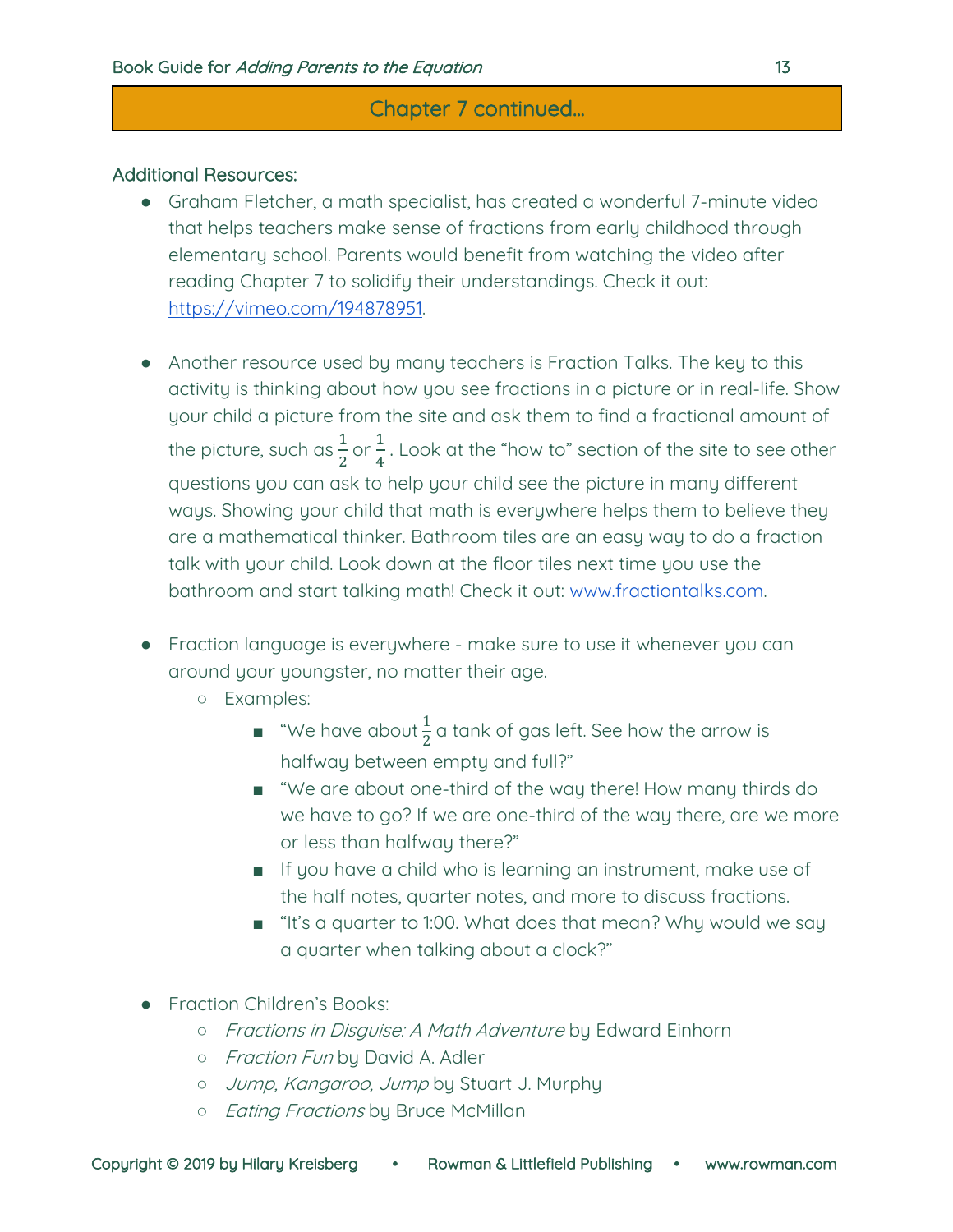## Suggestion: Please read Chapter 8 in Adding Parents to the Equation before

engaging in this discussion. Chapter 8 takes parents beyond elementary school math and helps them see how the work we are doing in elementary school serves as a foundation for later mathematics. This chapter might feel overwhelming for some parents, so we advise engaging in a group discussion about the connections to elementary learning rather than trying to understand the math (such as, binomials and trinomials).

- 1. The introductory quote says, "Good mathematics is not about how many answers you know… It's about how you behave when you don't know." What does this quote mean to you? How do you promote this quote in your parenting?
- 2. This chapter focuses heavily on vertical alignment, which just means that children are learning skills in a particular order so one idea builds on another. Look at Example 1 on pages 158-159. What connections do you see? How will children use the tool of chips (counters) to later understand adding and subtracting integers (positive and negative whole numbers)?
- 3. Look at Example 2 on pages 159-165. How does what a child learns in kindergarten connect to what they learn later in algebra?
- 4. Look at Example 3 on pages 165-167. How does the area model come back in middle school to build on what children learned in third and fourth grade about multiplication?
- 5. What are some things you learned in middle or high school that were challenging for you? How will you approach these topics with your child when the time comes?
- 6. In this chapter, the authors used a balance to show how middle school students will learn about balancing an equation. How could you use a balance at home to build toward these ideas? Using a balance as a tool, how could you show that  $2 + 3 = 5$  or  $21 + 22 = 43$ ?